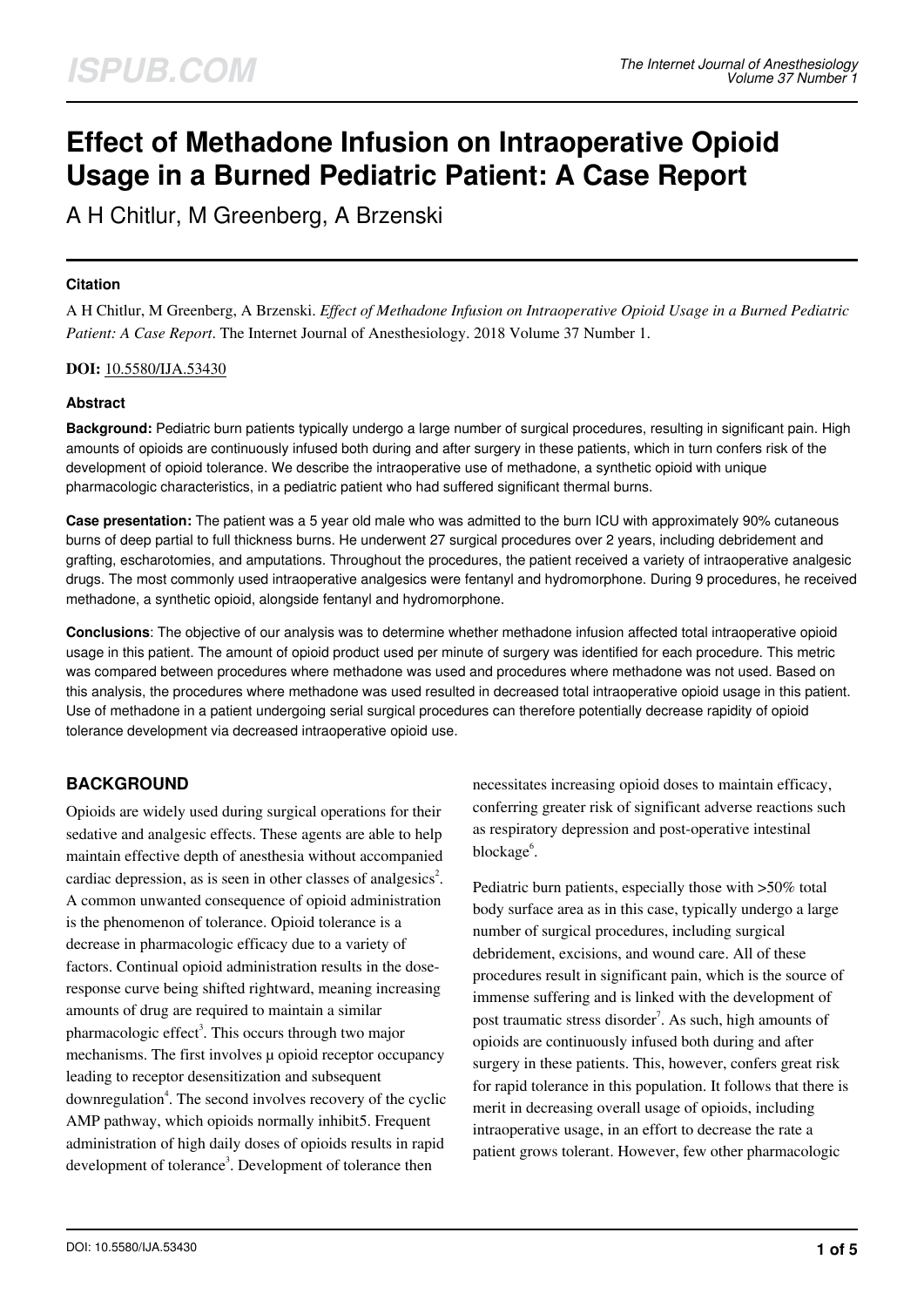classes can provide similarly stable and prolonged anesthesia<sup>8</sup>. Another option is to explore the effects of different types of opioids. Studies have shown that opioid agonists have varying intrinsic efficacy, resulting in asymmetric cross-tolerance<sup>9</sup>. That is, an opioid with low intrinsic efficacy such as morphine requires higher receptor occupancy for a given analgesic effect, resulting in more rapid development of tolerance compared to an opioid with high intrinsic efficacy<sup>9</sup>. It was thus proposed that methadone be given in place of the usual fentanyl and hydromorphone in this patient; it has higher intrinsic efficacy and incomplete cross-tolerance with these more commonly used opioids $10,11$ and is known to provide effective analgesia in pediatric surgery $^{12}$ .

# **CASE PRESENTATION**

A 5 year old male weighing 30kg was admitted to the burn ICU with approximately 90% cutaneous burns of deep partial to full thickness burns of the entire body and face, sparing the genitalia, buttocks, and lower back. The burns on his bilateral upper and bilateral lower extremities were circumferential and full thickness. There were also airway burns due to smoke inhalation which necessitated intubation on admission. A tracheostomy was later performed. Over the next 85 days, he underwent 17 surgical procedures that required anesthesia, including surgical debridement of burn wounds, escharotomies, tracheostomy, skin grafts, and amputations. He underwent 10 more similar surgical procedures over multiple separate admissions in the next 6 months. The patient progressively recovered over the following 2 years after significant debridements and multiple allografts. He is now gaining weight and is normally active. Further procedures with plastic surgery have been planned to aide with functionality and cosmetics.

# **RESULTS & DISCUSSION**

Throughout the 27 total surgical procedures, the patient received a variety of intraoperative analgesic drugs. The most commonly used intraoperative analgesics were fentanyl and hydromorphone, along with non-opioids such as midazolam and acetaminophen. During 9 procedures, he received methadone, a synthetic opioid, alongside fentanyl and hydromorphone. Methadone is a less commonly used opioid and does not have strongly established starting doses; in this case, the initial methadone dose was chosen to be 50% of the equivalent morphine dosage used in previous procedures. The amounts of analgesics used are presented in Table 1. Morphine milligram equivalents (MME), the most widely accepted form of opioid inter-conversion<sup>1</sup>, was

chosen as a reference metric to allow for comparison of all the different opioids used. The total amounts of fentanyl, hydromorphone, and methadone were all converted into MME.

To analyze the total opioid necessary in each case, the MME was compared for each case. Differing lengths of each surgery could affect the total opioid used. The total opioid usage per surgery was calculated as a ratio between the MME used and the length of surgery in minutes, yielding a metric for comparison (MME usage / minute of surgery). This data is presented in Table 2. Using this metric, total opioid usage in all surgical procedures conducted on our patient was 5.01 MME/min. Opioid usage in surgical procedures without methadone was compared to usage in surgical procedures with methadone. Surgical procedures with only typical opioids (fentanyl, hydromorphone) in this patient yielded an average of 5.93 MME/min. Surgical procedures using methadone along with typical opioids in this patient yielded an average of 3.60 MME/min. The amount of acetaminophen, midazolam, and ketamine administered did not have any discernable affect on the amount of opioids used in this case.

There were no instances of QT prolongation or other drug reactions attributable to methadone use observed.

### **Table 2**

|                                         |                       | <b>Procedures</b><br>With | <b>Procedures</b><br>Without |
|-----------------------------------------|-----------------------|---------------------------|------------------------------|
|                                         | <b>All Procedures</b> | Methadone                 | Methadone                    |
| <b>Total Opioid Usage (MME)</b>         | 35456                 | 10036                     | 25420                        |
| <b>Total Length of Procedures (min)</b> | 7078                  | 2790                      | 4288                         |
| <b>Total MME/min</b>                    | 5.009324668           | 3.597132616               | 5.928171642                  |

As referenced in the case report, surgical procedures with methadone in this patient yielded 39.32% less usage of opioids per minute of surgery than in procedures without methadone. This is a remarkable reduction. Although effects of opioids vary from patient to patient, it is known that decreased surgical opioid usage leads to decreased onset of tolerance. Although there is no definitive scale, opioid tolerance is considered high-grade if the individual requires 1 M ME per hour intravenously for a period greater than 1 month $13,14$ . Our patient received significantly more than that during procedures, though this report does not analyze opioid use outside of procedures. A reduction by 2.33 MME per minute of surgery is therefore significant given its magnitude in relation to the aforementioned value. It is possible that other factors affected the decreased rate of opioid usage, such as the surgical procedures performed,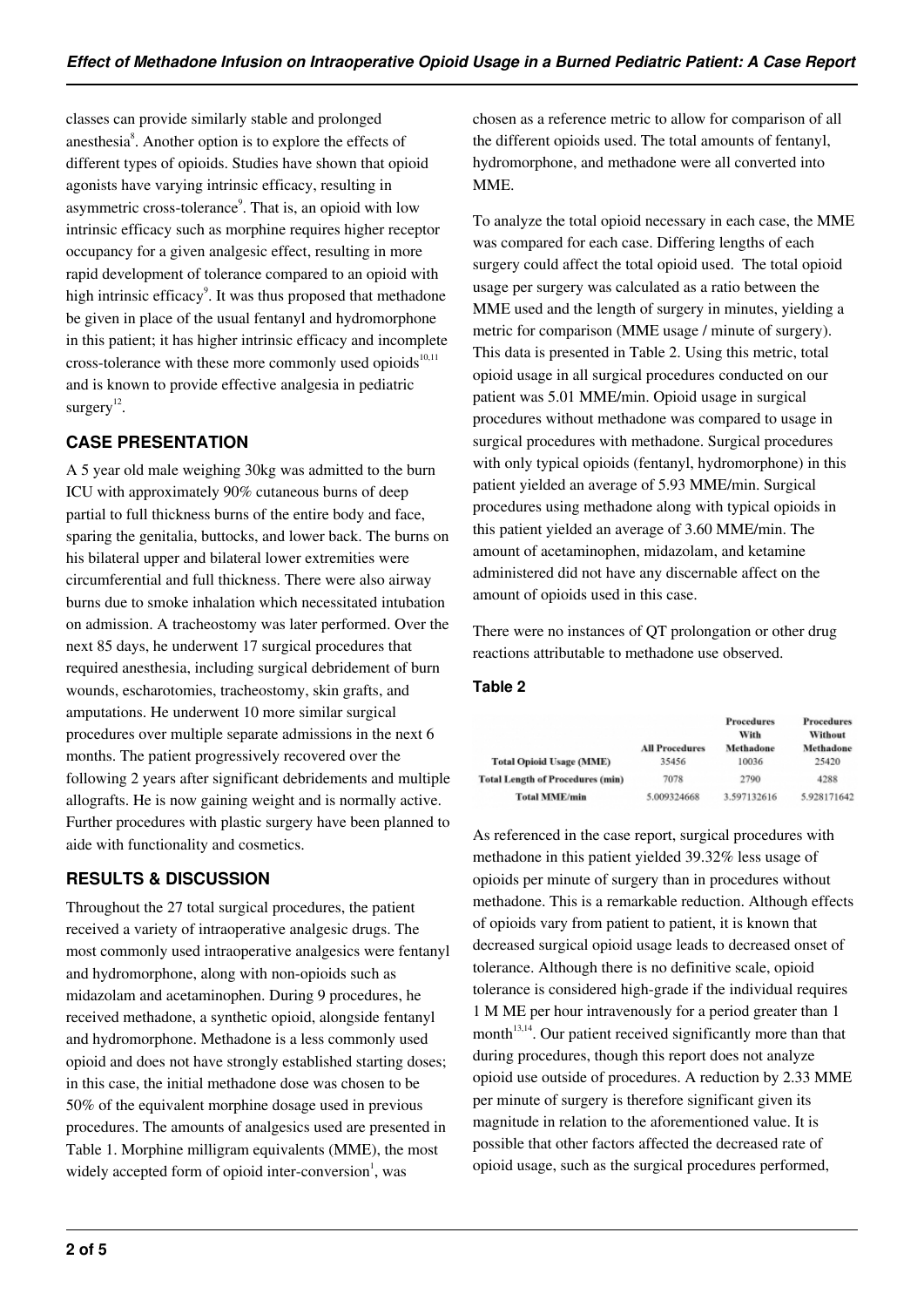though breakdown of opioid dose by type of surgery results in similarly lower rates with methadone procedures. This suggests that methadone is an important variable leading to decreased overall opioid use.

The difference in rates of opioid usage exhibited in this case are likely attributable to the unique pharmacodynamic and pharmacokinetic properties methadone possesses. It is a synthetic opioid, agonizing  $\mu$  and  $\partial$  opioid receptors, and an antagonist of N-methyl-d-aspartate receptors  $(NMDA)$ <sup>15</sup>. These multiple different mechanisms of action allow it to provide supraspinal, spinal, and neuropathic anesthesia<sup>16</sup>. Studies have shown methadone provides prolonged intraoperative and postoperative analgesia in both adults and children due to its long half-life<sup>17</sup>. The use of opioid agonists frequently results in development of tolerance. This also occurs with methadone use, but to a reduced degree compared to the commonly used morphine18 and oxycodone. Methadone's ability to antagonize the NMDA receptor and internalize the  $\mu$  receptor may contribute to this property $^{18}$ .

Usage of methadone is not without risks, however. These include extreme variability in clearance kinetics in children<sup>19</sup>, multiple drug interactions, and risk of cardiac toxicity<sup>20</sup>. There were no such adverse affects in our patient despite multiple procedures utilizing methadone, though the risks still exist. In addition, while methadone may have decreased overall opioid usage, this case report did not investigate depth or stability of methadone-induced anesthesia. One study has shown that methadone infusion in pediatric patients results in similar hemodynamics when compared to typical opioids<sup>21</sup>, but few such studies have been done. Finally, while the potency of methadone is unaffected in subjects with established morphine tolerance, it is intrinsically lower than that of other opioids such as remifentanil<sup>21</sup>. Despite these drawbacks, the amount of reduction in opioid usage attributable to methadone in this patient warrants further investigation.

Pediatric burn patients require significant amounts of opioid products for pain, leading to opioid tolerance and subsequently elevated risk of adverse effects. Methadone can potentially provide adequate anesthesia and attenuated opioid tolerance compared to other commonly used opioid agonists, making it an enticing candidate for use in the pediatric burn population.

#### **Table 1**

| Procedure #    | Length<br>(min) | Methadone (MME)     | Fentanyl (MME)  | Hydromorphone<br>(MME) |
|----------------|-----------------|---------------------|-----------------|------------------------|
| 1              | 252             | 0                   | 1440            | $\mathbf 0$            |
| $\overline{2}$ | 254             | $\bf{0}$            | 600             | $\mathbf 0$            |
| 3              | 390             | 0                   | 600             | 0                      |
| 4              | 235             | 0                   | 120             | 0                      |
| 5              | 323             | $\bf{0}$            | 1320            | $\mathbf 0$            |
| 6              | 195             | Ŭ                   | 240             | 20                     |
| 7              | 330             | 80                  | 720             | $\theta$               |
| g              | 207             | 60                  | 1200            | 0                      |
| 9              | 217             | Ŭ                   | 1800            | $\ddot{\rm{o}}$        |
| 10             | 239             | $\bf{0}$            | 2490            | 36                     |
| 11             | 362             | 80                  | $\circ$         | 20                     |
| 12             | 510             | $\bf{0}$            | 5880            | 400                    |
| 13             | 266             | $\ddot{\mathbf{0}}$ | 1200            | 12                     |
| 14             | 232             | 0                   | 1200            | 40                     |
| 15             | 249             | 0                   | 1320            | 16                     |
| 16             | 169             | $\bf{0}$            | 3000            | 108                    |
| 17             | 455             | 160                 | 3360            | 20                     |
| 18             | 91              | $\bf{0}$            | $\mathbf 0$     | $\mathbf 0$            |
| 19             | 173             | 0                   | 2520            | 8                      |
| 20             | 417             | 320                 | 2400            | 20                     |
| 21             | 123             | 160                 | 0               | 0                      |
| 22             | 179             | Ü                   | $\ddot{\rm{o}}$ | $\circ$                |
| 23             | 292             | 320                 | 240             | 0                      |
| 24             | 306             | 200                 | 0               | 0                      |
| 25             | 298             | 48                  | 600             | 28                     |
| 26             | 107             | 0                   | 1200            | 40                     |
| 27             | 207             | $\bf{0}$            | 360             | $\bf{0}$               |

# **LIST OF ABBREVIATIONS**

Morphine milligram equivalents (MME)

N-methyl-d-aspartate (NMDA)

#### **References**

1. W. Victor R. Vieweg, William F. Carlyle Lipps, Antony Fernandez. Opioids and Methadone Equivalents for Clinicians. J Clin Psychiatry 2005; 7(3): 86–88. 2. Hug CC Jr. Opioids: clinical use as anesthetic agents. J Pain Symptom Manag 1992 Aug;7(6):350-5. 3. Sukanya Mitra, Raymond S. Sinatra. Perioperative Mangement of Acute pain in the Opioid-Dependent Patient. Anesthesiology 7 2004; 101: 212-227. 4. Kieffer BL, Evans CJ. Opioid tolerance: In search of the Holy Grail. Cell 2002; 108:587–90 5. Nestler EJ, Aghajanian GK. Molecular and cellular basis of addiction. Science 1997; 278:58–63 6. Steindler EM. ASAM addiction terminology. In: Graham AW, Schultz TK, eds. Principles of Addiction Medicine, 2nd edition. Maryland: American Society of Addiction Medicine, 1998: 1301–4 7. Gretchen J. Summer, Kathleen A. Puntillol, Christine Miaskowskil, Paul G. Green, Jon D. Levine. Burn Injury Pain: The Continuing Challenge. J Pain 2007; 8: 533-548. 8. P. I. Williams, R. E. Sarginson, J. M. Ratcliffe. Use of methadone in the morphine-tolerant burned paediatric patient. British Journal of Anaesthesia 1998; 80: 92-95 9. Gustin HB, Akil H: Opioid analgesics. Goodman and Gilman's The Pharmacological Basis of Therapeutics, 10th edition. New York: McGraw-Hill, 2001: 569–619 10. Ivarrson M, Neil A. Differences in efficacies between morphine and methadone demonstrated in guinea pig ileum: a possible explanation for previous observations on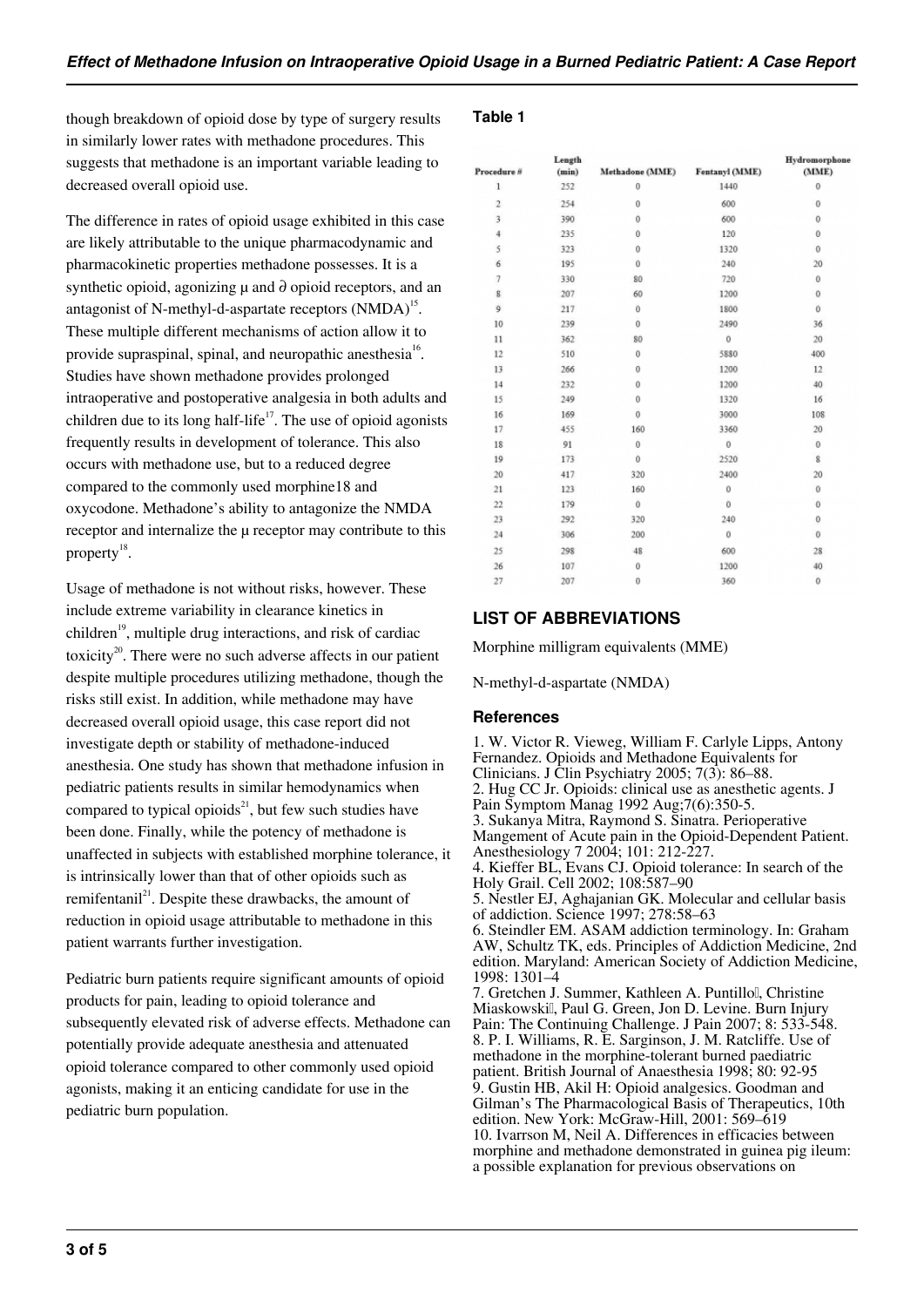incomplete opioid cross-tolerance. Pharmacology and Toxicology 1989; 65: 368-371

11. Paktor J, Vaught JL. Differential analgesic crosstolerance to morphine between lipophilic and hydrophilic narcotic agents. Life Sciences 1984; 34: 13-21

12. Berde CB, Beyer JE, Bournaki M-C, Levin CR, Sethna NT. Comparison of morphine and methadone for prevention of postoperative pain in 3- to 7- year old children. Journal of Pediatrics 1991; 119: 136-141

13. Wikler A: Recent progress in research on the

neurophysiologic basis of morphine addiction. Am J Psychiatry 1948; 105:329–38

14. O'Brien CP. Drug addiction and drug abuse. In:

Hardman JG, Limbird LE, eds. Goodman and Gilman's The Pharmacological Basis of Therapeutics, 10th edition. New York: McGraw-Hill, 2001: 621–42

15. Ehret GB, Desmeules JA, Broers B. Methadoneassociated long QT syndrome. Expert Opin Drug Saf. 2007; 6(3):289-303.

16. Moulin DE, Clark AJ, Gilron I, et al. Pharmacological management of chronic neuropathic pain—Consensus statement and guidelines from the Canadian Pain Society. Pain Res Manag. 2007;12(1):13–21

17. Lötsch J. Pharmacokinetic-pharmacodynamic modeling of opioids. J Pain Symptom Manag 2005;29:90–103 18. Trafton JA, Ramani A. Curr Pain Headache Rep. 2009

Feb; 13(1):24-30

19. Yang, F., Tong, X., McCarver, D.G. et al. J

Pharmacokinet Pharmacodyn 2006; 33: 485.

20. Kumar P. Use of oral methadone as an analgesic: review of the cardiotoxic side effects. Therapeutics.

2010;2:299–305

21. Murphy GS, Szokol JW, Avram MJ, et al. Clinical Effectiveness and Safety of Intraoperative Methadone in

Patients Undergoing Posterior Spinal Fusion Surgery: A

Randomized, Double-blinded, Controlled Trial.

Anesthesiology 2017;126(5):822-833